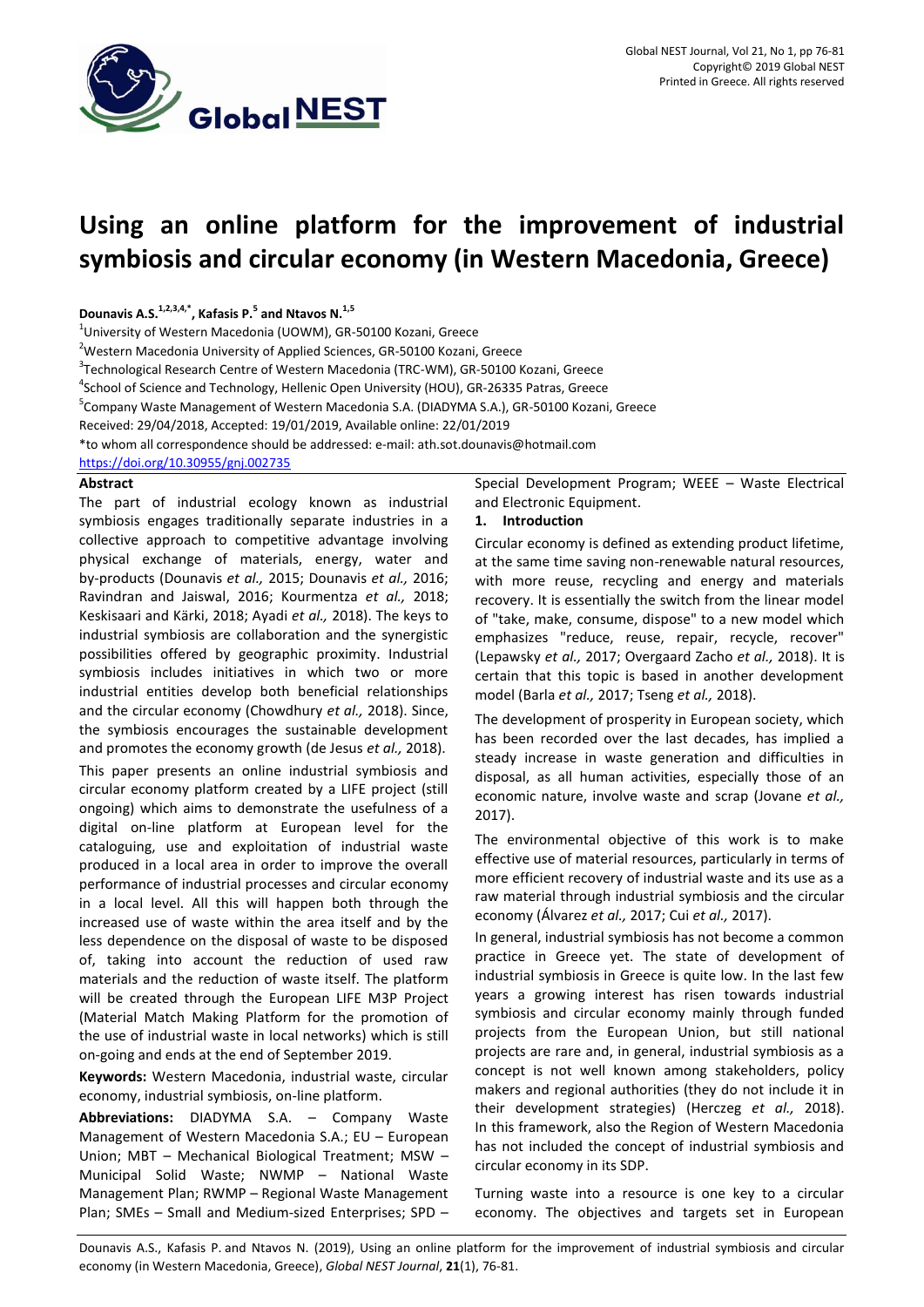legislation (based on the "waste hierarchy") are key drivers to improve waste management, stimulate innovation in recycling, limit the use of landfilling, and create incentives to change consumer behavior (Van Ewijk *et al.,* 2018). If we re-manufacture, reuse and recycle, and if one industry's waste becomes another's raw material, we can move to a more circular economy where waste is eliminated and resources are used in an efficient and sustainable way (Nasiri *et al.,* 2018).

Improved waste management also helps to reduce health and environmental problems, reduce greenhouse gas emissions (directly by cutting emissions from landfills and indirectly by recycling materials which would otherwise be extracted and processed), and avoid negative impacts at local level such as landscape deterioration due to landfilling, local water and air pollution, as well as littering (Martin *et al.,* 2017). In general, it should significantly decrease the consumption of primary resources and, in particular of non-renewable resources, therefore enhancing the environmental impact of the products produced from waste and the companies which produce these products (Miah *et al.,* 2018).

The new legislative proposals in the European Union set clear targets for waste reduction and set up an ambitious, credible and long-term course of waste management and recycling. In order to ensure implementation effectiveness, the reduction targets are accompanied by firm measures so that practical obstacles and different situations can be overcome in each Member State of the European Union (Eurostat, 2018).

In order to implement the NWMP's guidelines, RWMP is being drafted in each Region which specify the integrated management of all waste generated in their geographical unit according to the objectives and forecasts of the NWMP (Kayakutlu *et al.,* 2017). On this basis and the existing legislation, the RWMP is developed and implemented by the Regional Solid Waste Management Authority. The RWMP defines the areas which constitute the waste management modules, the management methods to be applied in each management unit, and specify specific objectives, measures, conditions and constraints to achieve the strategies and objectives of L.4422/2012 and the NWMP (Han *et al.,* 2017; Sacirovic *et al.,* 2018).

For certain waste categories (hazardous waste, infectious hospital waste, etc.), the Ministry draws up special NWMP, which regulate the management of these streams at a national level and take into account the provisions of the NWMP.

The Management Plan of Western Macedonia in the meanwhile determined the organizational structure of the system, according to which the collection/transportation of MSW (mixed, recyclable, bulky and bio-waste) belongs in local government and in particular the twelve municipalities of the region of Western Macedonia. In this region, DIADYMA S.A. is the responsible body for the management of recyclables and bio-waste, transferring and processing/exploitation of mixed and bulky municipal waste and the land filling of waste, in accordance with the provisions of current legislation (Diadyma S.A., [www.diadyma.gr\)](http://www.diadyma.gr/).

Moreover, DIADYMA S.A., which deals with the software development, environmental studies and risk assessments, will display a significant role in order to develop a digital on-line platform for the waste management. The on-line platform, which will be created by the European project LIFE M3P 2014-2020, is fully functional and based on a upgradeable database of the industrial waste of a local area, will allow to improve the environmental impact of the area, enhancing the use of material resources (Herczeg *et al.,* 2018; Liu *et al.,* 2018), notably: a) sustaining the survey and the cataloguing of each industrial scrap or waste produced in the local area by the companies and b) acting as "material match making system" to support experts and technicians of the companies to find a better use of materials inside the local area.

The LIFE M3P program, co-funded by the European Commission under the LIFE 2014-2020 program, will study and implement this electronic platform to promote the exchange of industrial waste initially between businesses operating in the European Regions of its partners and which are: a) Lombardy (Italy), b) Flanders (Belgium), c) Western Macedonia (Greece) and d) Asturias (Spain).

## **2. Key aims and scopes related to the sustainable development**

The objectives of the RWMP must follow the general objectives of the NWMP in Greece. Below the key aims and scopes related to the Industrial Symbiosis and Circular Economy are presented:

- Priority in the sorting of materials at the source aiming to subsequently move to decentralized management structures, in the valorization of MSW.
- Complete the necessary network with the addition of the new network of Green Points – Recycling Centers for waste management infrastructure by 2020.
- Minimize the total amount of recoverable waste with final destination landfill.
- Routine redesign of existing management infrastructure design with the aim of radically upgrading recycling and recovery by separate collection by 2020.
- Further use of secondary materials (compost type A) ensuring strict quality standards.
- Development and implementation of local decentralized management plans by all Municipalities.

The quantitative targets to be attained at the regional level include: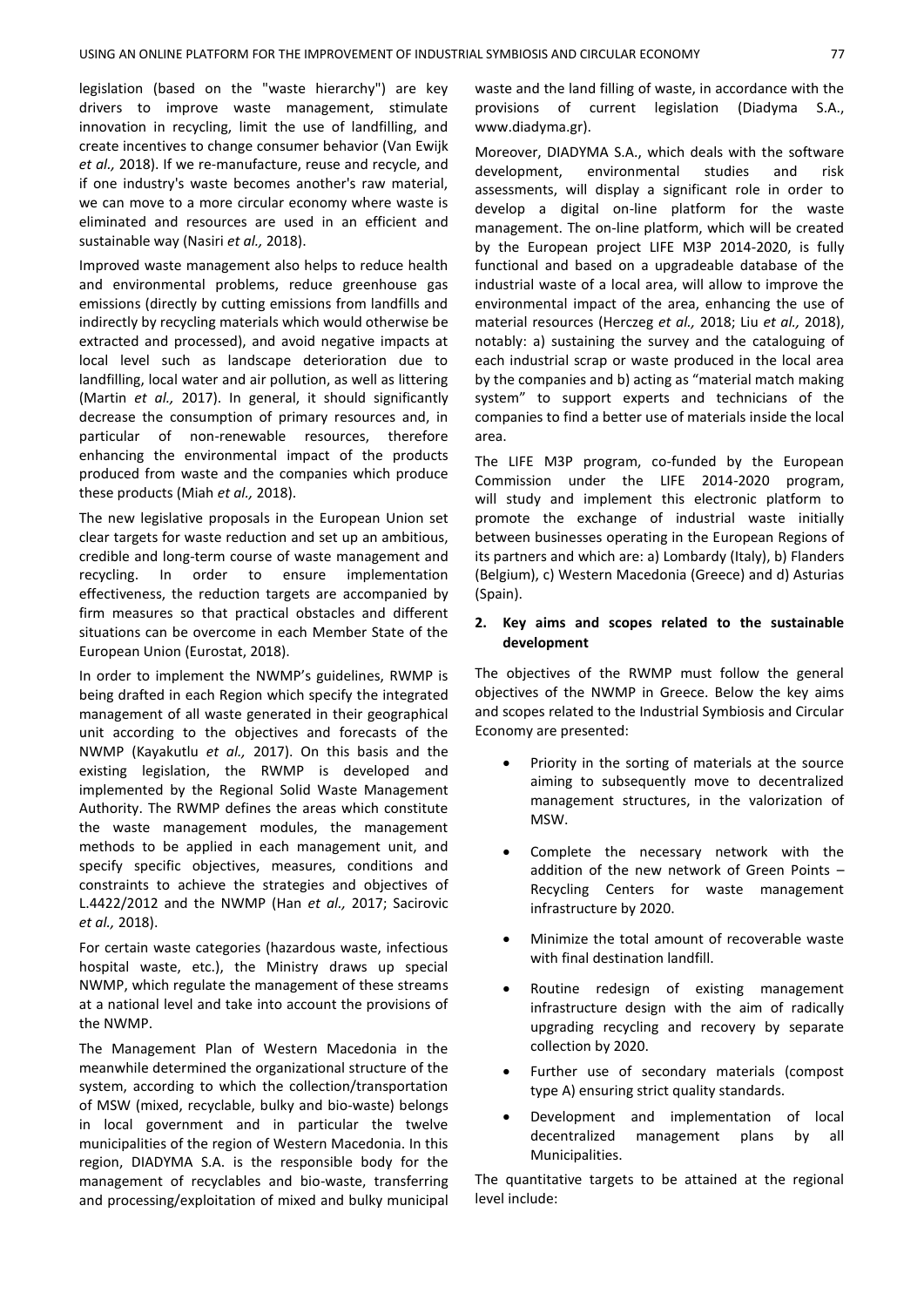- Reduction of biodegradable waste to 35% of the year 1997 by 2020.
- Bio-waste recovery with separate collection at the source, 40% by weight by 2020, of which 3% through domestic composting or mechanical composting on the spot.
- Preparation for reuse of recyclable materials at least for paper, plastic, glass and metal, 75% by weight. By 2020 and 65% with the separation at source programs for the same materials.
- Recycling of packaging materials at 80.2% by weight and partial targets of 92% by weight for paper, 70% by weight for glass, 70% by weight for metals, 70% by weight for plastics and 80% by weight for wood. In 2020 60% by weight for paper, 60% by weight for glass, 50% by weight for metals, 22.5% by weight for plastics and 15% by weight for wood.
- Recovery of Waste Electrical and Electronic Equipment *(*WEEE*)*, 85% by weight by 2019.
- Separate collection and recovery of 75% by weight of edible oils.
- Total recovery of MSW at a percentage > 70% by weight by 2020.
- Safe disposal of non-recoverable MSW at <30% by weight by 2020.

## **3. Applications fields**

Taking into account the Local Waste Management Plans of the 12 Municipalities of the region of Western Macedonia, the development of the RWMP, as the NWMP also requires, is specified in the following thematic units: a) Municipal solid waste, b) Sludge (urban type), c) Waste from sanitary units, d) Industrial waste, e) Agricultural and animal husbandry waste, f) Mining, construction and demolition waste, g) Electrical and electronic waste, h) End-of-life vehicles, i) Oil wastes, j) Waste of batteries, k) Waste of accumulators from vehicles and industries, l) Used vehicle tires.

In particular, the targets for the industrial waste management are:

- Ensuring the traceability of industrial waste production and management.
- Ensuring the rational management of industrial waste generated on the basis of the waste hierarchy and the best available techniques.
- Development of an electronic waste platform to promote synergy between industrial sectors for the recovery of industrial waste.
- Organize and operate an adequate industrial waste disposal infrastructure network.



**Figure 1**. Total amount of municipal Solid Waste (tn/yr) in Western Macedonia

### *3.1. Critical issues coming from the application*

Βased to the monthly measurements by the waste management authority (DIADYMA S.A.), for the period 2010-2015, it can be seen from the below Figures 1–4 that:

- there is a continuous reduction from 2010 to 2015 (with an exception of a rise in 2014) of 15.60% of the produced Municipal Solid Mixed waste,
- there is a continuous and significant reduction from 2010 to 2015 (with an exception of a big rise in 2013) of 71.14% of the produced Mixed Waste by private companies,
- there is a continuous rise from 2010 to 2015 (with an exception of a reduction in 2012) of 22.68% of the total recyclable waste by collection at source programs to the municipalities,
- there is a reduction in the first three years and a rise in the next three ones with a total rise of 17.58% from 2010 to 2015 of the total Industrial and Commercial Packaging Waste by collection at source programs





As far as the first two categories of waste are concerned, this reduction is especially due to the financial crisis which led to the reduction of the purchasing power of the consumers and as a result to the reduction of the waste production (Gálvez-Martos *et al.,* 2018).

The other two categories show a rise which confirms the commitment of the private sector to the waste recycling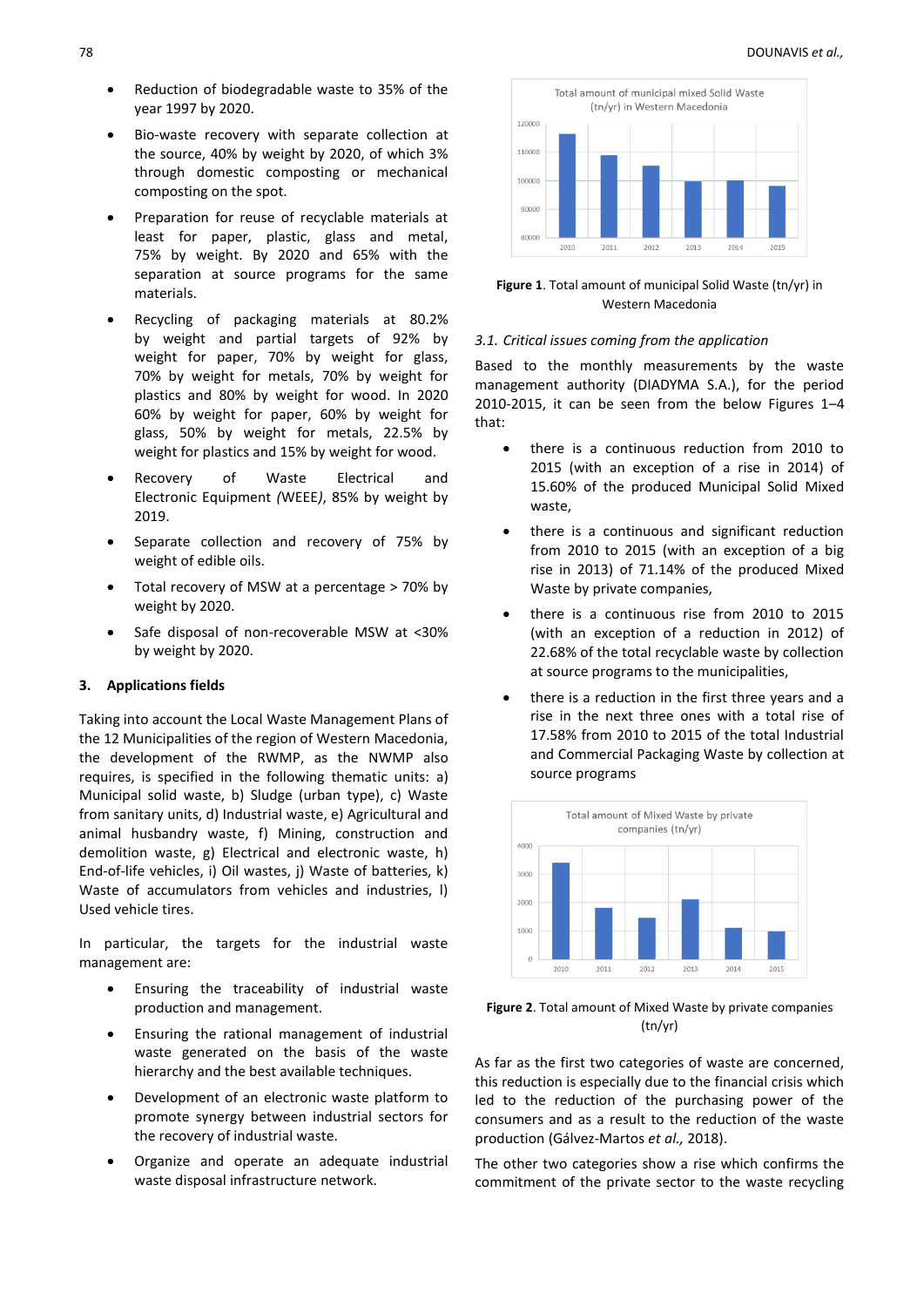through collection at source programs which are developed from the municipalities and DIADYMA S.A.



**Figure 3**. Total amount of Recyclable Waste by collection at source programs to the municipalities (kg/yr)



**Figure 4.** Total amount of Industrial and Commercial Packaging Waste by collection at source programs (kg/yr)

From all the above, it may be resumed that the targets which are specified not only on national, but also on regional level as well, are very high and they need a lot of effort in order to be achieved. As far as the recovery of recyclable materials is concerned, in addition to the contribution of the MBT plant, all the separation at source programs must be strengthened in order to achieve the targets by 2020 (Colón *et al.,* 2015).

## **4. Implementing the circular economy**

The methodological approach consists of:

- Inquiry of similar experiences, developed in other areas, and definition of the current technical, social and legislative framework for waste (Mickovski *et al.,* 2017).
- Development of a web-based platform (Material Match Making Platform, M3P), including data collection and characterization of waste streams. This action aims to involve effectively the highest number of businesses, as well as relevant stakeholders of the four local areas, where the project will be implemented, and achieve a detailed survey about produced waste. Moreover, this covers the development of the platform, as tool to support materials and waste investigation, matching of materials for re-use, and new applications development (Koutra *et al.,* 2018).
- Development of pilot cases of industrial symbiosis by using the platform M3P and implementing in-depth studies about significant waste streams. Waste streams will be experimented with few quantities of materials. Pilot cases will experiment at lab scale possible treatments and processes, useful to transform waste in second raw materials for other industries and applications. It is not foreseen to realize any pilot plant nor industrial plant in situ. Then the main results will be several feasibility plans to implement recovering processes.
- Development of eco-design concepts based on the selected waste, aiming at finding innovative creative material applications for alternative uses and also fostering the creation of new businesses (Simboli *et al.,* 2015).

Moreover, further actions to monitor the environmental and socio-economic impact of the project will be carried out in parallel with dissemination and diffusion of the concepts of industrial symbiosis and the circular economy as well as the results of the project itself.

#### **5. Technical specification regarding M3P platform**

The M3P platform is based on Open 2.0 environment developed by Lombardy Region according to European Commission FESR Program (Open 2.0 Platform, http:/[/www.open2.0.regione.lombardia.it\)](http://www.open2.0.regione.lombardia.it/). Talking about standards, Open 2.0 architecture claims to use World Wide Web Consortium (W3C) standards widely and implement open data. It is "open data" compliant with European Regulation which underlines the use and re-use of open solutions and data from public sectors. The platform has a human interface research system and tag research system which can help in an easy way SMEs to use it as database for their technological investigations. It could be implemented through dedicated plug-in with Artificial Intelligence solutions through interaction with semantic engines and big data access.

Open 2.0 is based on the Yii2 framework for the objectoriented programming (OOP) development of large-scale PHP applications, according to the Model-View-Controller design pattern. Therefore, it inherits numerous state-ofthe-art technological features, including: a) Database Access Objects, Query Builder, Active Record, DB Migration, b) Integrated form creation and validation, c) Authentication and authorization (RBAC), d) Application cache management, e) Web services (SOAP, RESTfull), f) I18N and L10N for localization management, g) Security: prevents SQL injection, cross-site scripting (XSS), cross-site request forgery (CSRF), and cookie tampering and h) XHTML compliance.

The information system is based on the LAMP stack (Linux Apache MySQL and PHP) on the Yii2 framework which makes the application structure compliant with the "MVC" model and ensures interoperability with heterogeneous systems (Business and External). The application infrastructure highlights the following tools: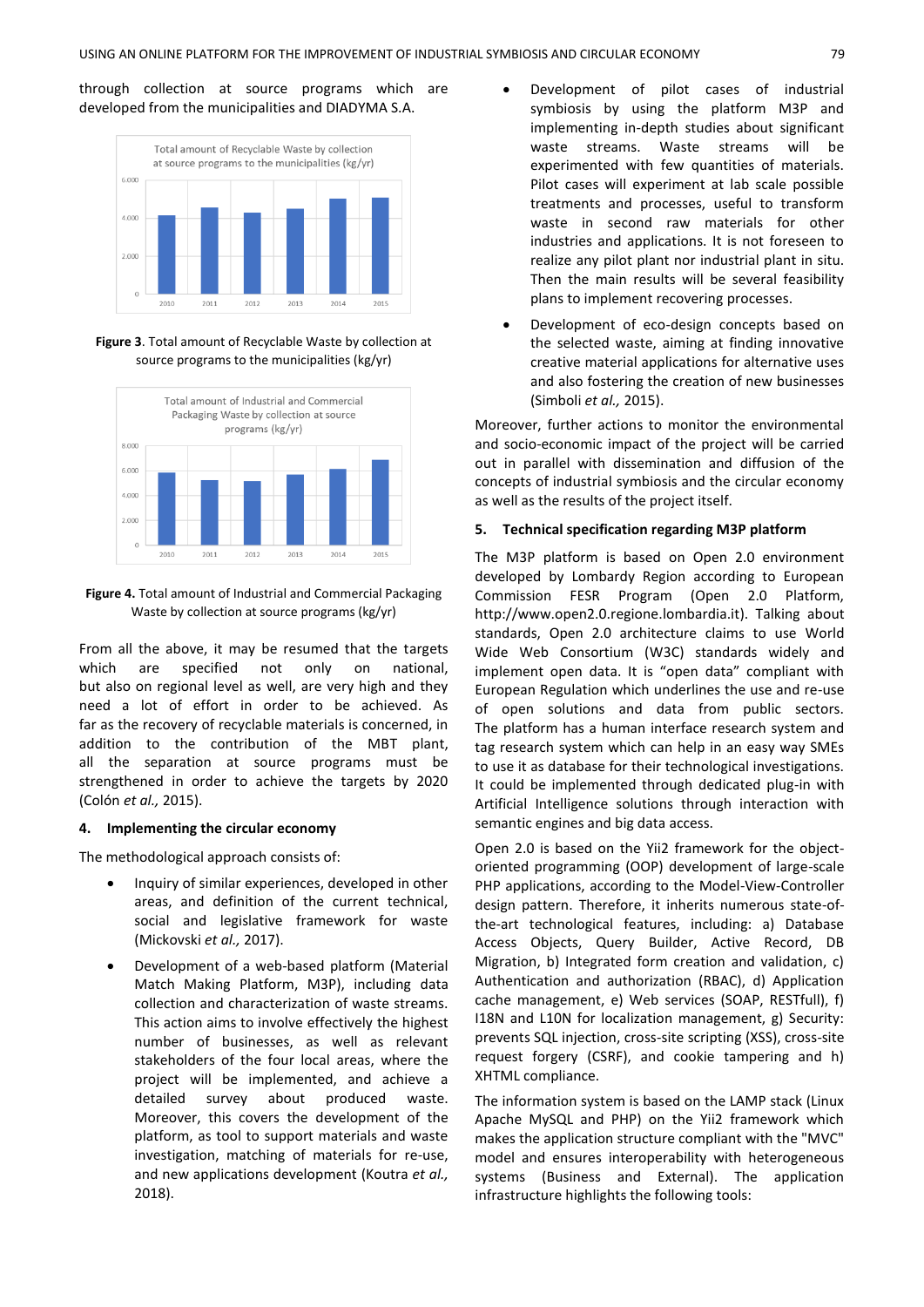- Web server: Apache2, designed to manage HTTP/HTTPS requests.
- App server: Used to host the application platform. In the balanced system view, it can be divided into several slave servers to balance the load (using a balancer).
- Database server: MySQL is the database manager where the application data resides. In heavy load environments it is possible to install the database on a specific and dedicated machine.
- Web Services (WS): This layer allows interoperability between applications in a distributed context.
- Amos 4: Software component that aims to guarantee the standards of development and application modularity.
- Yii2: Open Source development framework with MVC model.

In compliance with safety standards, the system is able to guarantee the security of its data. Protection is obtained through measures aimed at ensuring: a) user access through authentication only, b) service availability through access lists, c) data integrity and d) data encryption. Moreover, there is an extended and detailed waste checklist with specific characteristics for different sectors. Actual specific waste sheets are for polymers, textile, chemical products, wood and construction disposal waste.

## **6. Discussion and expected results**

The actions will focus on the following two priorities: a) Protecting the environment, promoting sustainable transport and public infrastructure and b) Strengthening the local economy.

The quantified results from all project actions will be:

- 1. 1 web-based platform (M3P) developed and implemented in real operating conditions in the four industrial districts by at least 10 SMEs.
- 2. 1 waste database
- 3. 1 report
- 4. At least 230 SMEs involved/interviewed
- 5. At least 500 waste identified
- 6. 100/120 material/scraps/waste investigated
- 7. At least 24 waste deeply characterized
- 8. At least 3 sectors involved
- 9. At least 10 pilot cases
- 10. At least 40 companies implementing the proposed solution
- 11. At least 4 business cases implemented
- 12. At least 40 young designers involved during the product concept development phase
- 13. 72 new product concepts
- 14. At least 16 prototypes
- 15. At least 4 start-up studies
- 16. Reduction of waste production at the cluster level and at the SME level
- 17. Improvement of investments by companies in socio-economic aspect such as training activities
- 18. Improvement of socio-economic indicators selected to assess the project impact
- 19. At least 2 other industrial areas/clusters, different than the partners' ones, involved in transfer of a web-based platform M3P.

Despite the project focus is on materials, we expect to also obtain energy and water savings dependent on the re-use of the material waste stream, like: a) reduction of energy consumption at the cluster level, b) reduction of use of non-renewable sources at the cluster level, c) reduction of water consumption at the cluster level and d) reduction of the emissions of  $CO<sub>2</sub>$  at the cluster level (DIADYMA S.A.[, www.diadyma.gr\)](http://www.diadyma.gr/).

## **Acknowledgements**

The authors would like to thank the program LIFE M3P for funding the above study in the framework of the project LIFE 2014-2020.

#### **References**

- Álvarez R. and Ruiz-Puente C. (2017), Development of the Tool Symbiosis to Support the Transition Towards a Circular Economy Based on Industrial Symbiosis Strategies, *Waste and Biomass Valorization*, **8**(5), 1521-1530. DOI: 10.1007/s12649-016-9748-1.
- Ayadi I., Belghith H., Ali Gargouri A. and Guerfali M. (2018), Screening of new oleaginous yeasts for single cell oil production, hydrolytic potential exploitation and agroindustrial by-products valorization, *Process Safety and Environmental Protection,* **119**, 104-114.
- Barla F., Nikolakopoulos A. and Kokossis A. (2017), Design of Circular Economy Plants–The Case of the Textile Waste Biorefinery, *Computer Aided Chemical Engineering*, **40**, 1933- 1938. DOI: 10.1016/B978-0-444-63965-3.50324-X.
- Chowdhury J.I., Hu Y., Haltas I., Balta-Ozkan N., Matthew G. Jr. and Varga L. (2018) Reducing industrial energy demand in the UK: A review of energy efficiency technologies and energy saving potential in selected sectors, *Renewable and Sustainable Energy Reviews,* **94**, 1153-1178.
- Cui H. and Liu C. (2017), Applying industrial symbiosis to chemical industry: A literature review, *AIP Conference Proceedings*, 1864, art. no. 020090. DOI: 10.1063/1.4992907.
- de Jesus A., Antunes P., Santos R. and Mendonça S. (2018), Ecoinnovation in the transition to a circular economy: An analytical literature review, *Journal of Cleaner Production,* **172**, 2999-3018.
- Diadyma S.A.[, www.diadyma.gr](http://www.diadyma.gr/)
- Dounavis A.S., Ntaikou I. and Lyberatos G. (2015), Production of biohydrogen from crude glycerol in an upflow column bioreactor, *Bioresource Technology*, **198**, 701-708.
- Dounavis A.S., Ntaikou I., Kamilari M. and Lyberatos G. (2016), Production of advanced biobased hydrogen enriched methane from waste glycerol in a two stage continuous system, *Waste and Biomass Valorization*, **7**, 677-689.